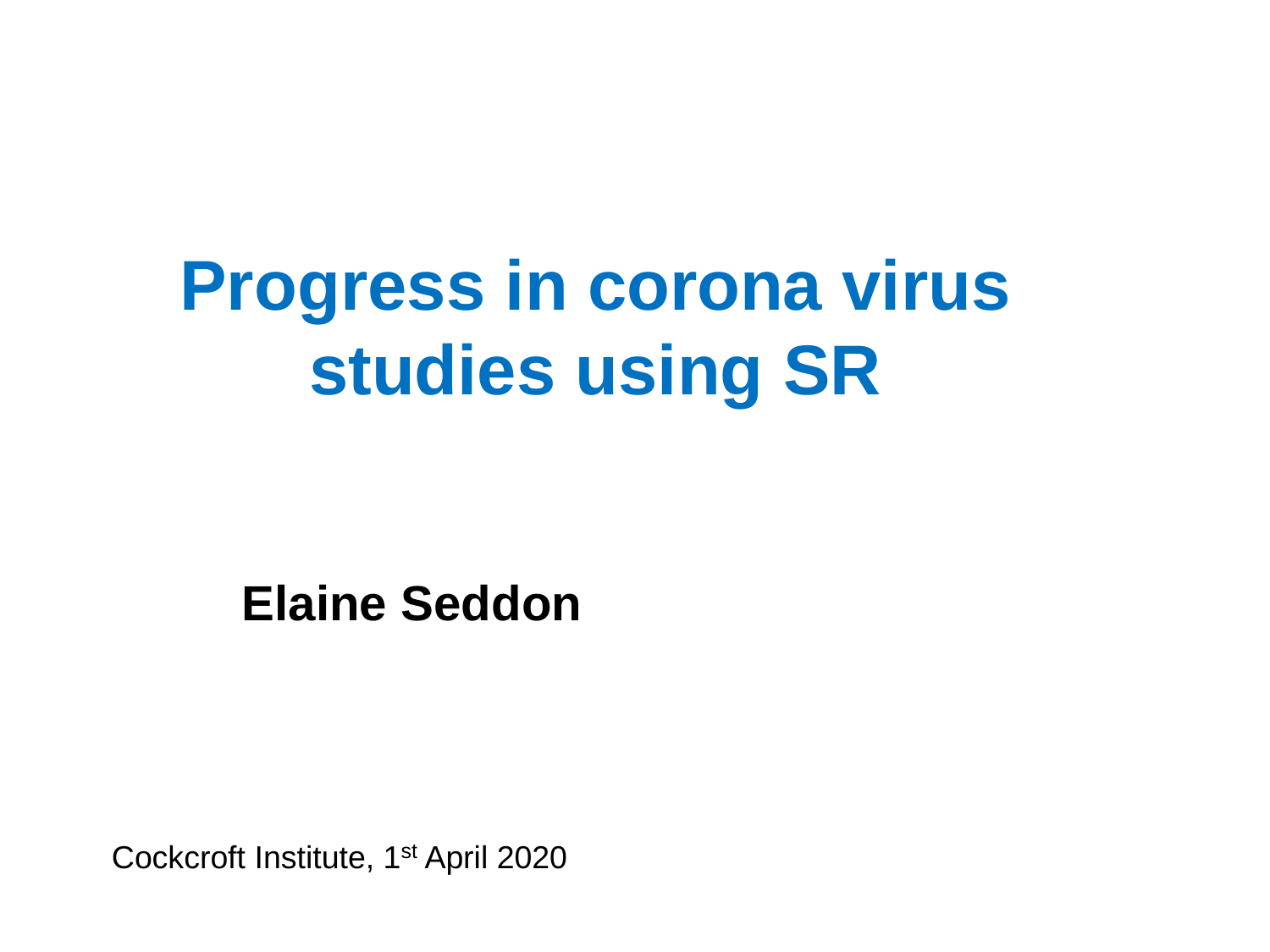# **First just a few basics**

Corona viruses are a family which includes the common cold, SARS, MERS as well as the current outbreak of the disease COVID-19, caused by the **SARS-CoV-2 virus**.

- 3<sup>rd</sup> bat derived coronavirus to cause outbreaks of disease in humans in less than 20 years and most serious
- Some just affect animals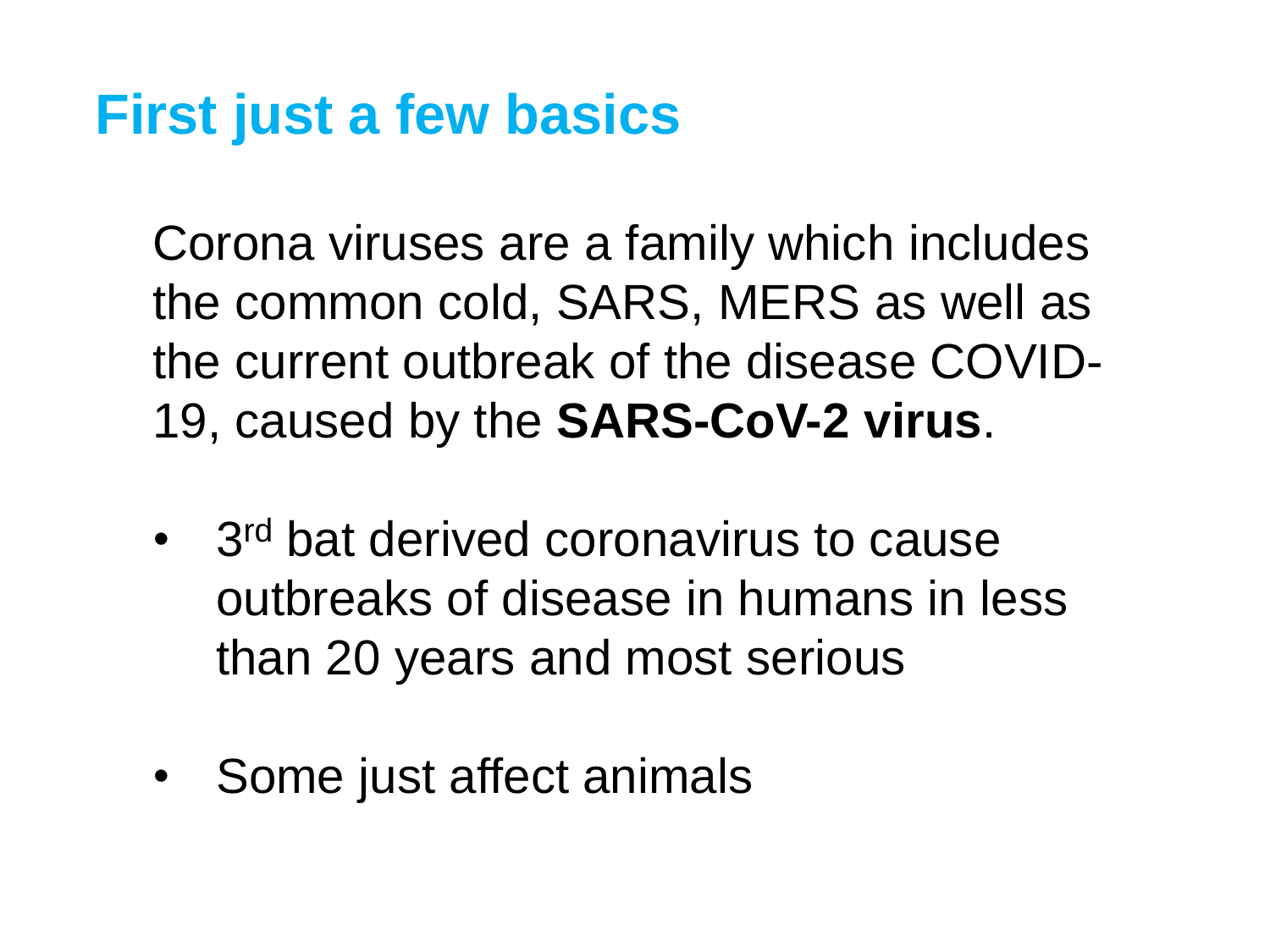# **EM images of SARS-CoV-2 (False Colour)**





#### TEM image

Corona viruses derive their name from the spikes on their surface. Corona Latin for crown.



TheScientist, Feb24, 2020. © ISTOCK.COM, [NARVIKK](https://www.istockphoto.com/photo/coronavirus-covid-19-gm1206405721-347929159)

SEM image of SARS-CoV-2 emerging from the surface of a cell.

Viral particles - yellow Cell surface - blue and pink

RML investigator Emmie de Wit provided the virus, microscopist Elizabeth Fischer produced the images.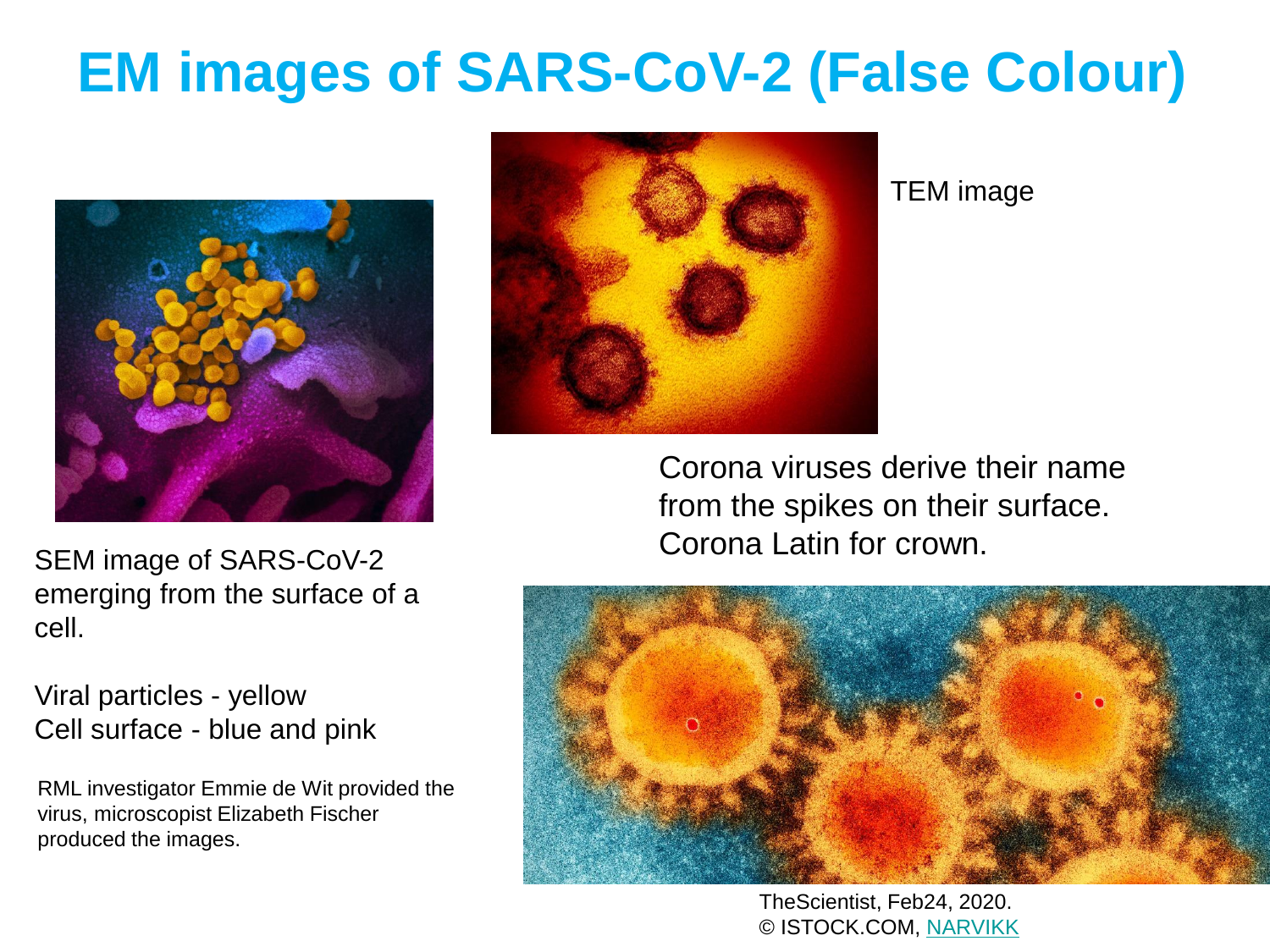# **Viral structure schematic**



Envelope – lipid bilayer

Capsid – within which is the viral genome (for CoV helically symmetrical like a small can)

Viral genome – Single stranded, +ve sense RNA – 26,000 to 32,000 bases very large

The shapes vary a lot

Spike – protein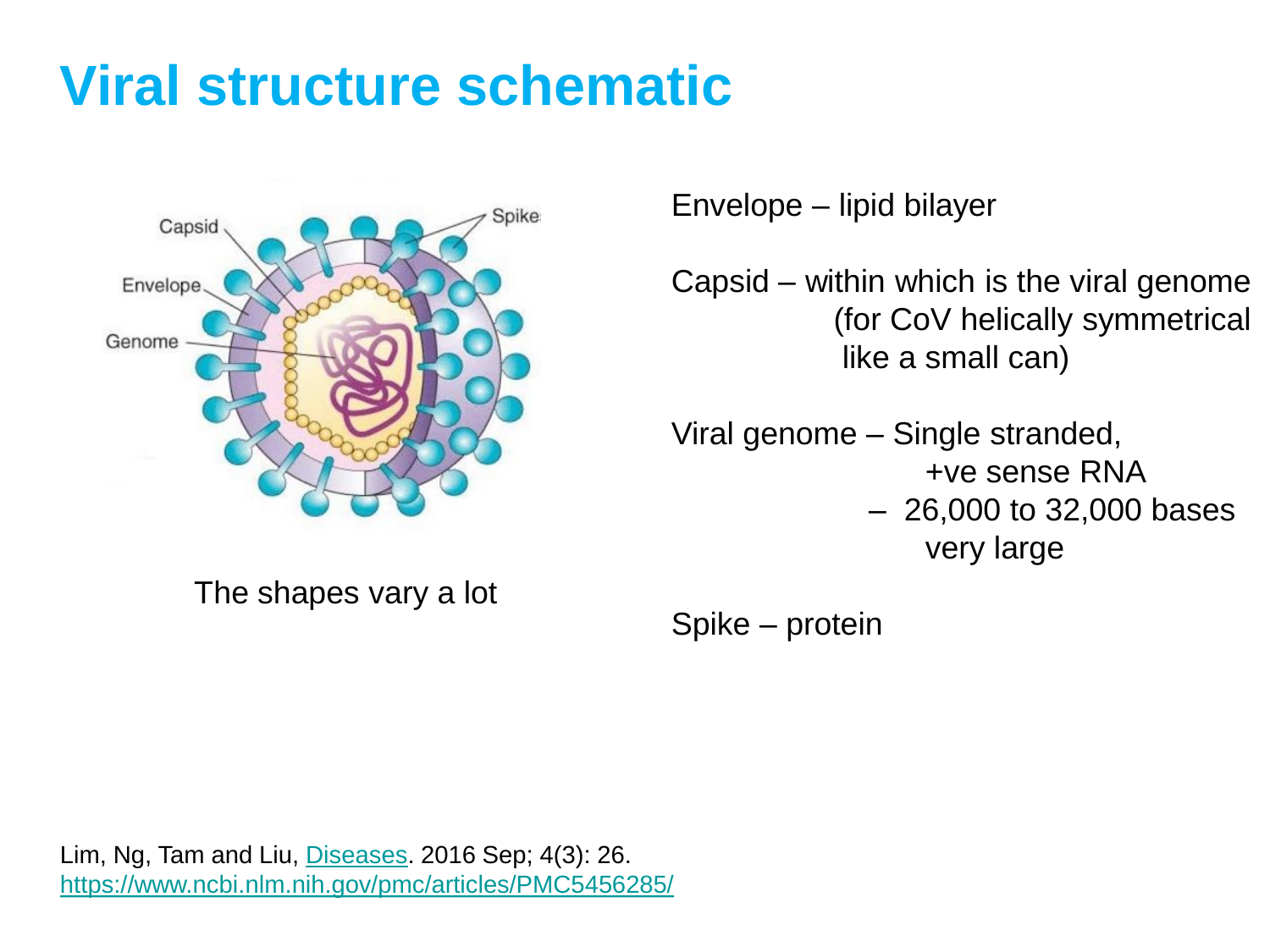#### CoV infection cycle:

- Attachment S1 domain of spike protein attaches to the ACE-2 receptor of cell
- Fusion of cell walls and entry into the host cell
- Translation of viral gRNA to form replicase-polymerase
- **Replication of** 
	- the viral genomic RNA
	- formation of structural proteins
- Assembly in the ERGIC
- Budding of newly packaged viruses



HCoVs exploit the host cell machinery for their own replication and spread.

Lim, Ng, Tam and Liu, [Diseases.](https://www.ncbi.nlm.nih.gov/pmc/articles/PMC5456285/) 2016 Sep; 4(3): 26.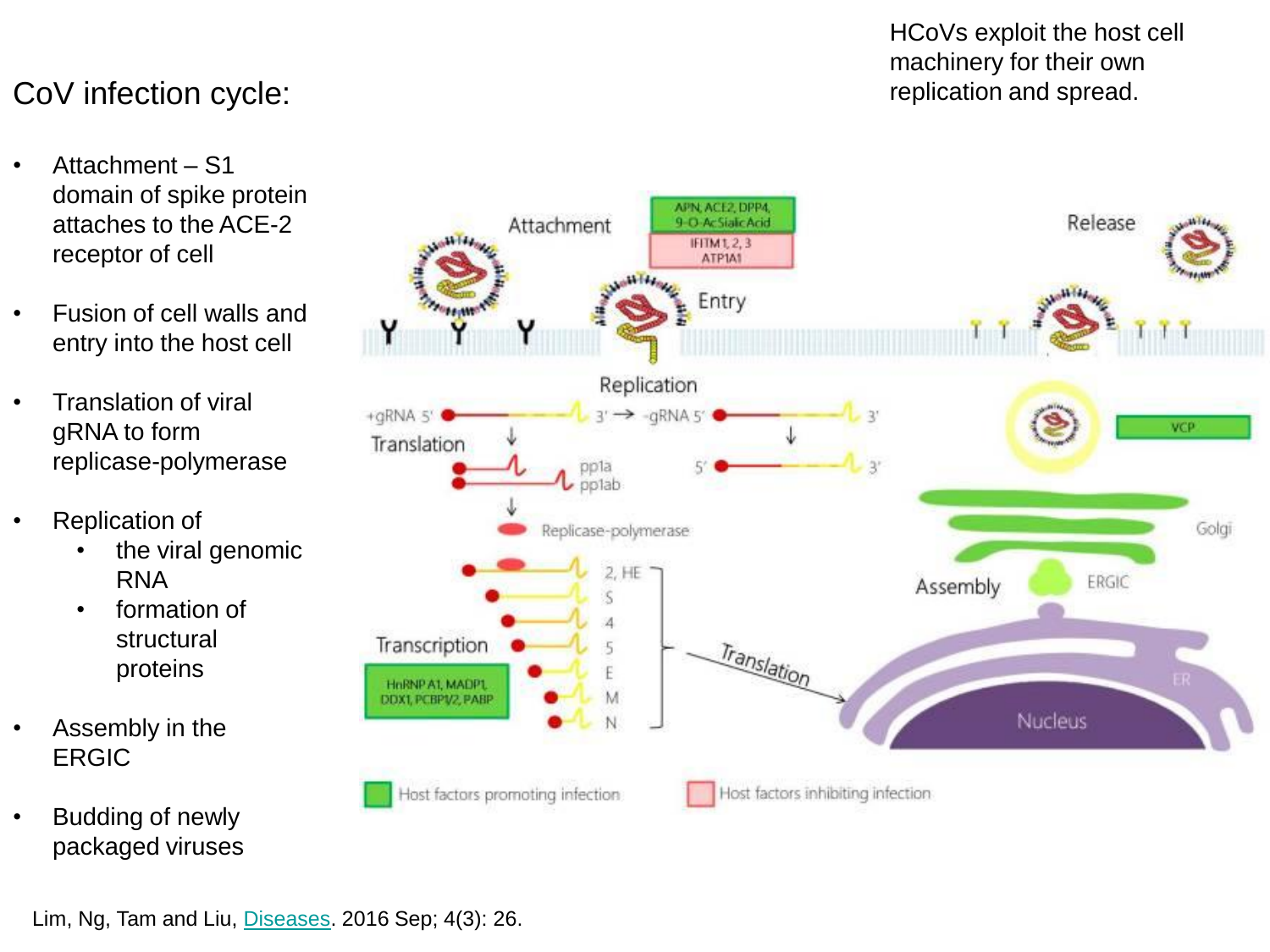### **Structural Studies**

To find a vaccine against, or cure for, a viral infection it is imperative to have as much detailed knowledge as possible at the molecular level of how the virus operates.

Techniques:

- Protein crystallography conducted at DLS, Elettra, Soleil, ESRF, etc.
- Cryo-Electron Microscopy ESRF Grenoble



Not by any means the only techniques but currently the most important.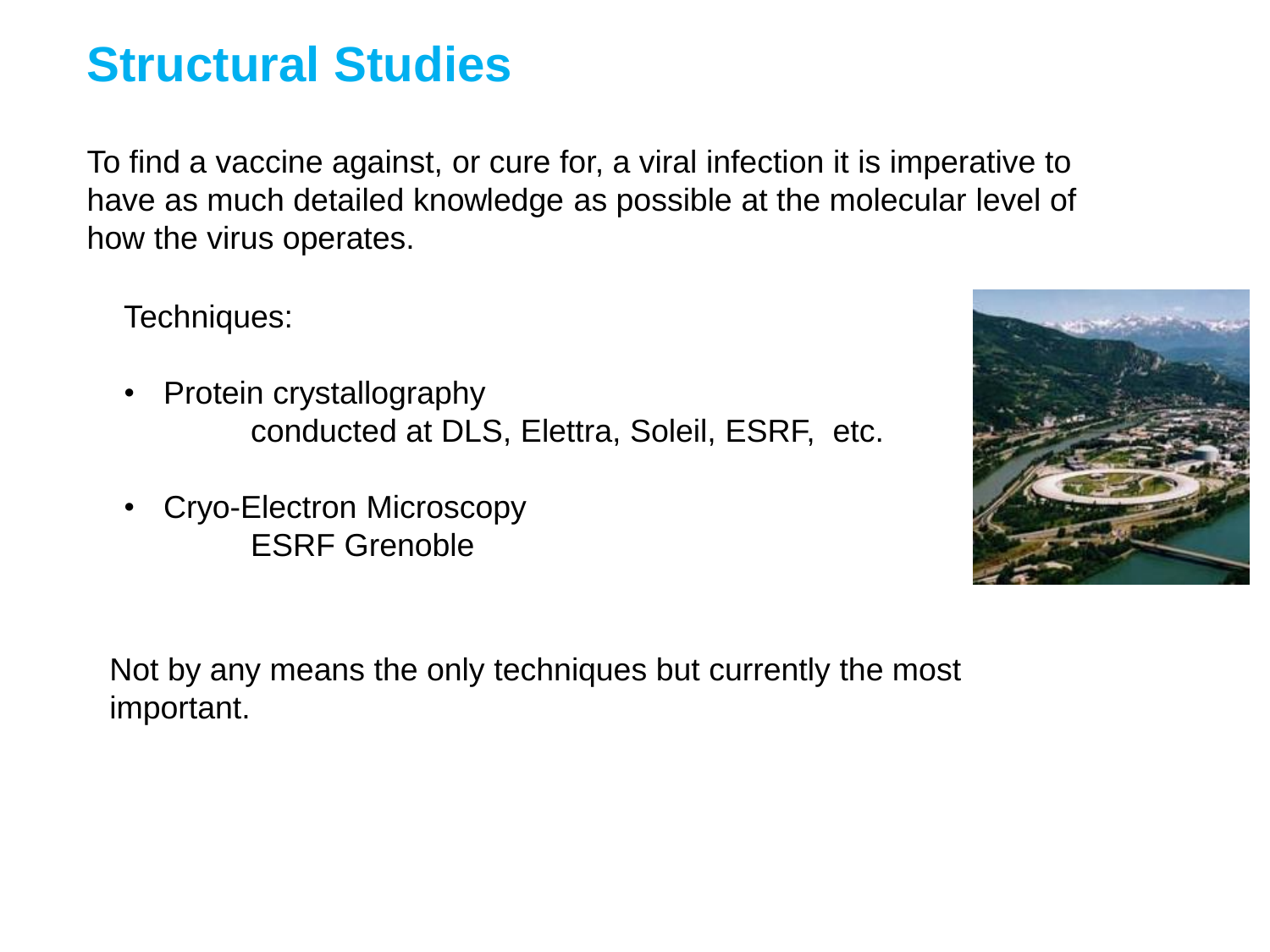### **Structure guided drug discovery AIDS early 80s**

In the **years** after AIDS was identified hundreds of structures were solved for key viral enzymes *i.e.* potential drug candidates. This work lead to the development of potent new compounds - now part of effective therapy.

Lessons:

- Even rapidly evolving viruses can be checked in their tracks by highly active multi-drug therapy.
- Timescale for drug discovery **long** compared with the time for a pandemic to sweep the planet.

#### **So what is being done differently now?**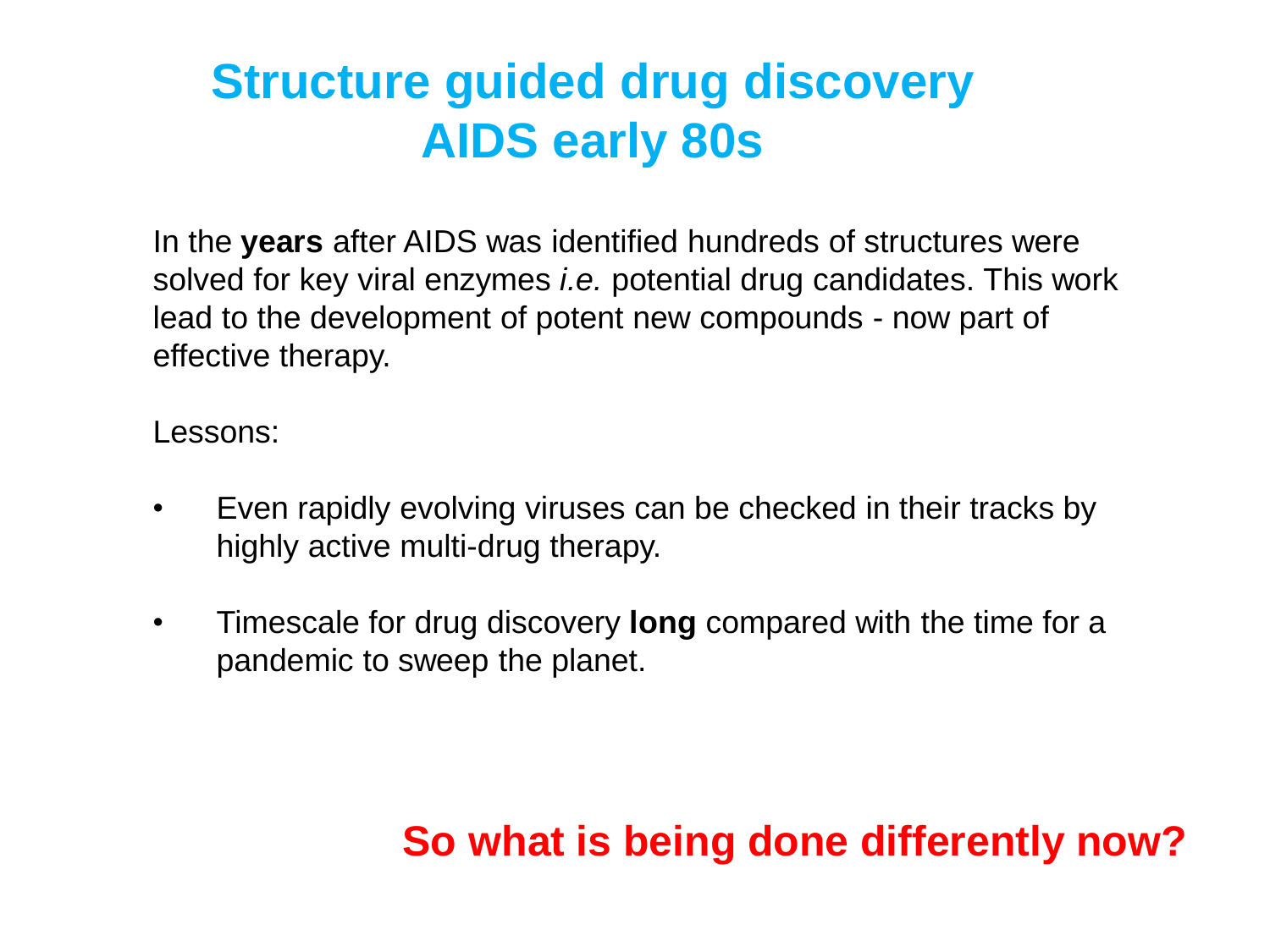# **Many things…**

- Automation
	- Data acquisition
	- Data analysis
- AI
- Rapid sharing of information and results
	- Open access to data
	- Analysis of results immediately available without peer review
- Huge Cooperation between teams at synchrotrons rather than competition
	- Global not just Europe

Results that may have taken months or years to see the light of day before are happening in **days**

First reports of an unknown pneumonia – **31st December 2019**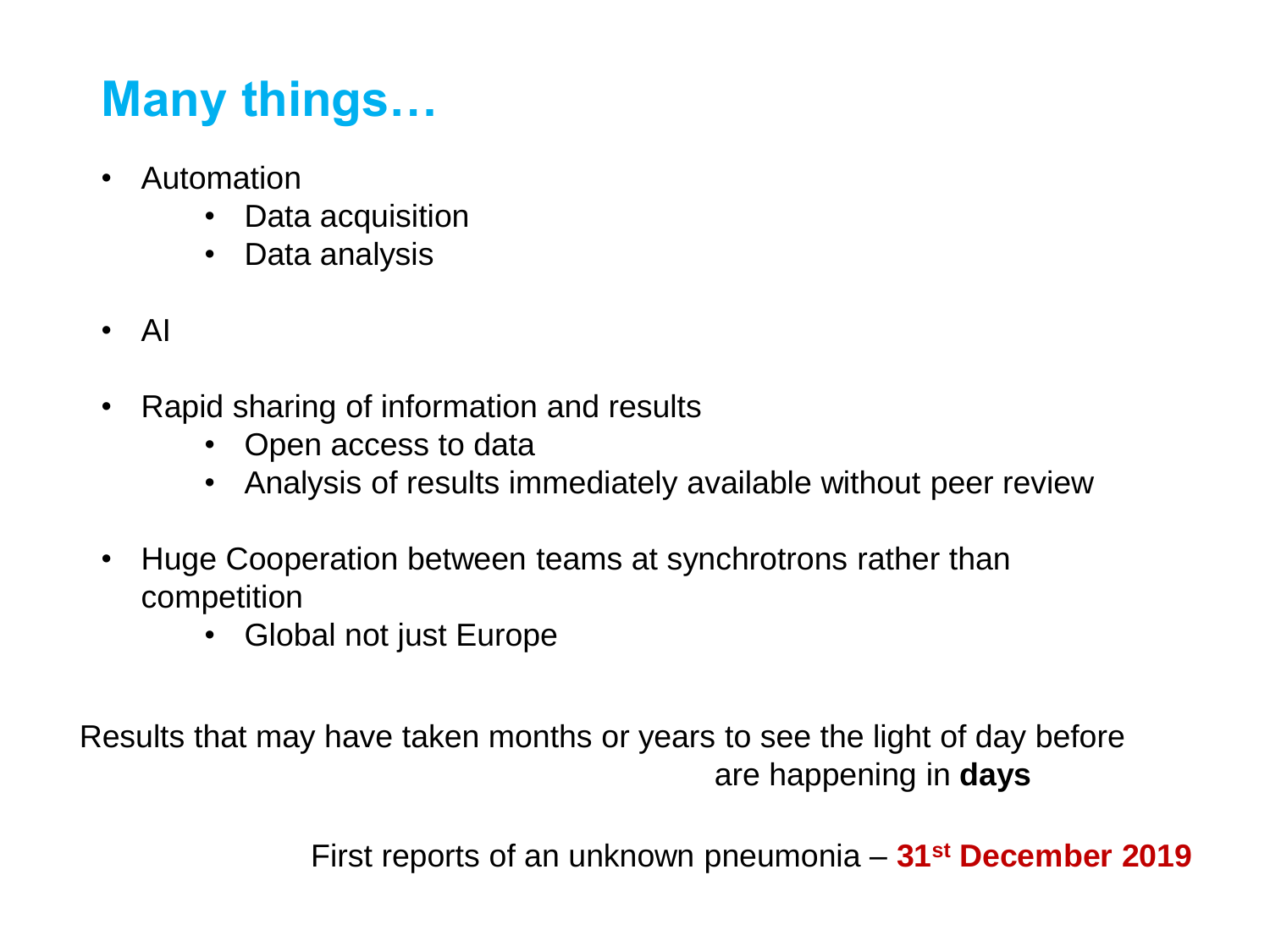#### **SARS-CoV-2 protease**

Protease is an **enzyme** that catalyzes the breakdown of proteins into smaller polypeptides or single amino acids. SARS-Cov-2 has 2 proteases. Both are essential for viral replication and are therefore attractive targets.



Secondary structure Coils – alpha helices Ribbons – beta sheets

Tertiary structure Overall 3D shape

#### **6 virus sequences made available 11th January**

Experiments at the Shanghai SR Facility (SSRF) in China enabled the structure of the main SARS-CoV-2 protease to be solved by structural biologists Rao & Yang.

**Solved 5th February** - Info freely available on the WorldWide Protein Data Bank.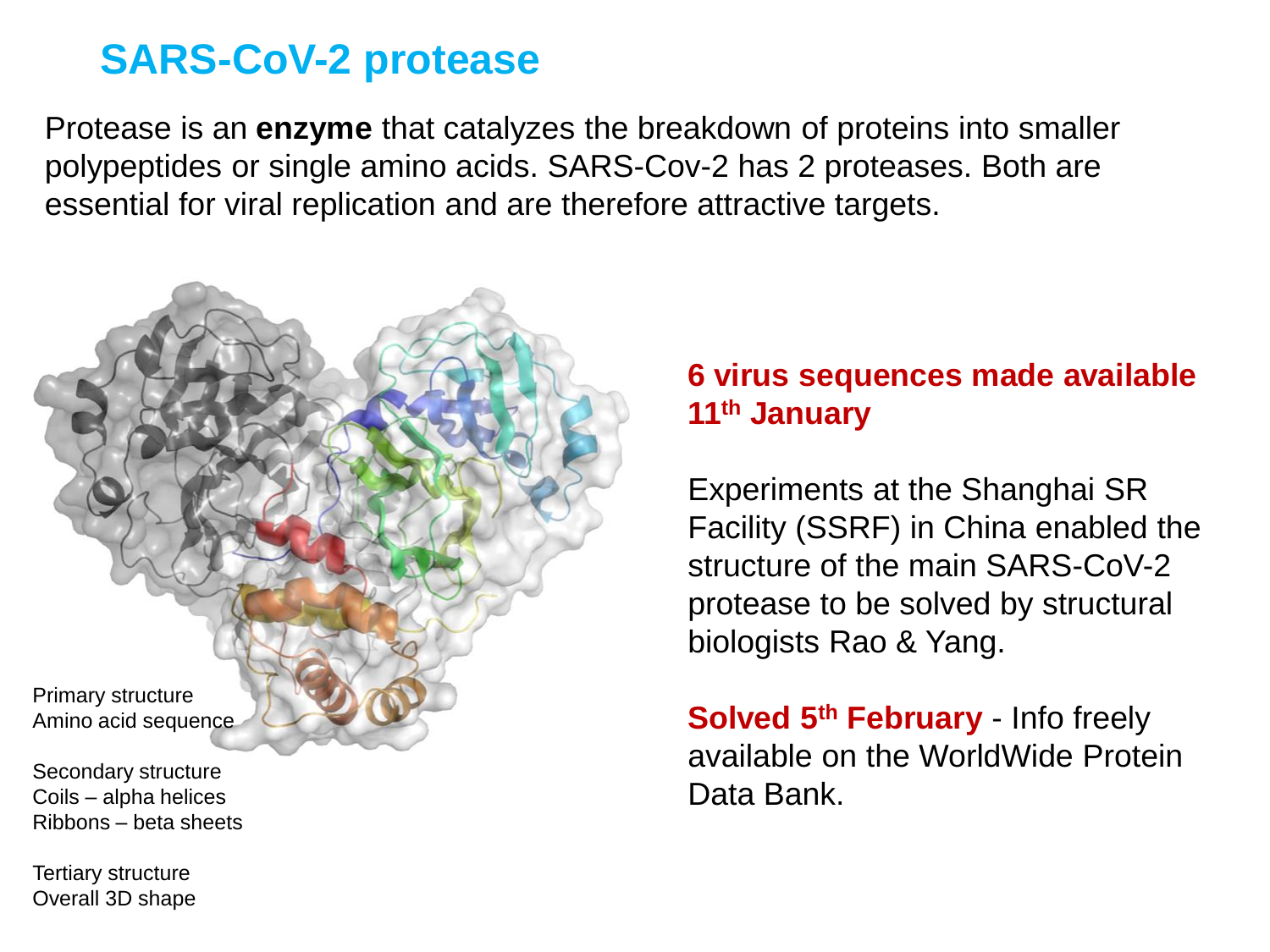### **In silico screening**

- Based on the structure, the Shanghai team screened, in silico, a large number of existing drugs and biologically active natural products to assess their potential as therapeutics.
- 30 candidates selected
- However, scheduled shutdown of Shanghai SR Facility stops further experimental work.
- Rao contacts Life Sciences Director at Diamond (Dave Stuart) 26<sup>th</sup> January about collaborating to use the X-Chem Facility.

### So what exactly is going on at DLS?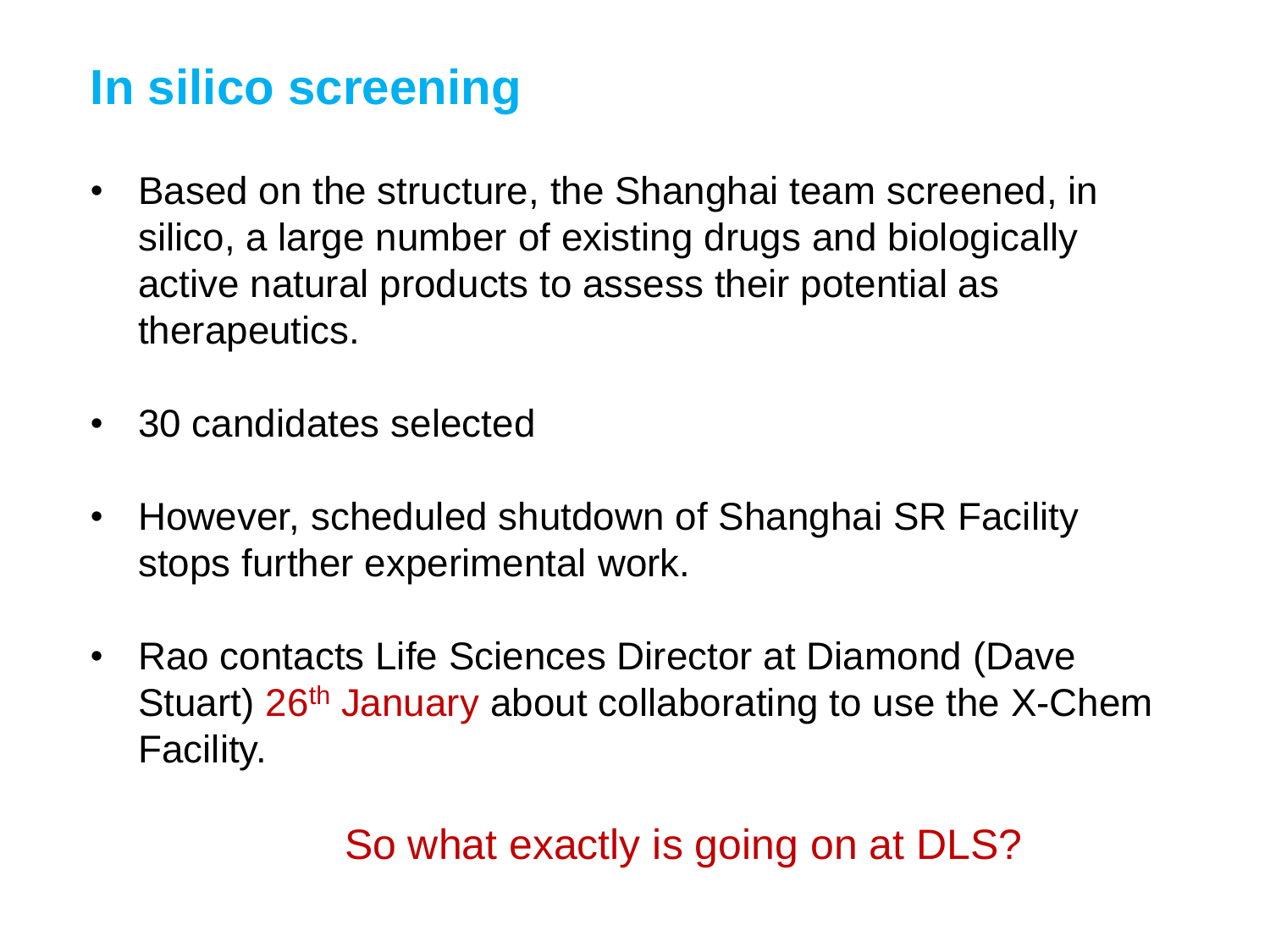### **Fragment-based screening**

A 'fragment' is a smaller and simpler molecule than most drug molecules.

Experiments at DLS are using highly automated fragment-based screening at the active site of the main protease to select potential drug candidates.

By **early March** 1500 crystals and fragments analysed.

**Over recent weeks ~50 compounds have been identified.**

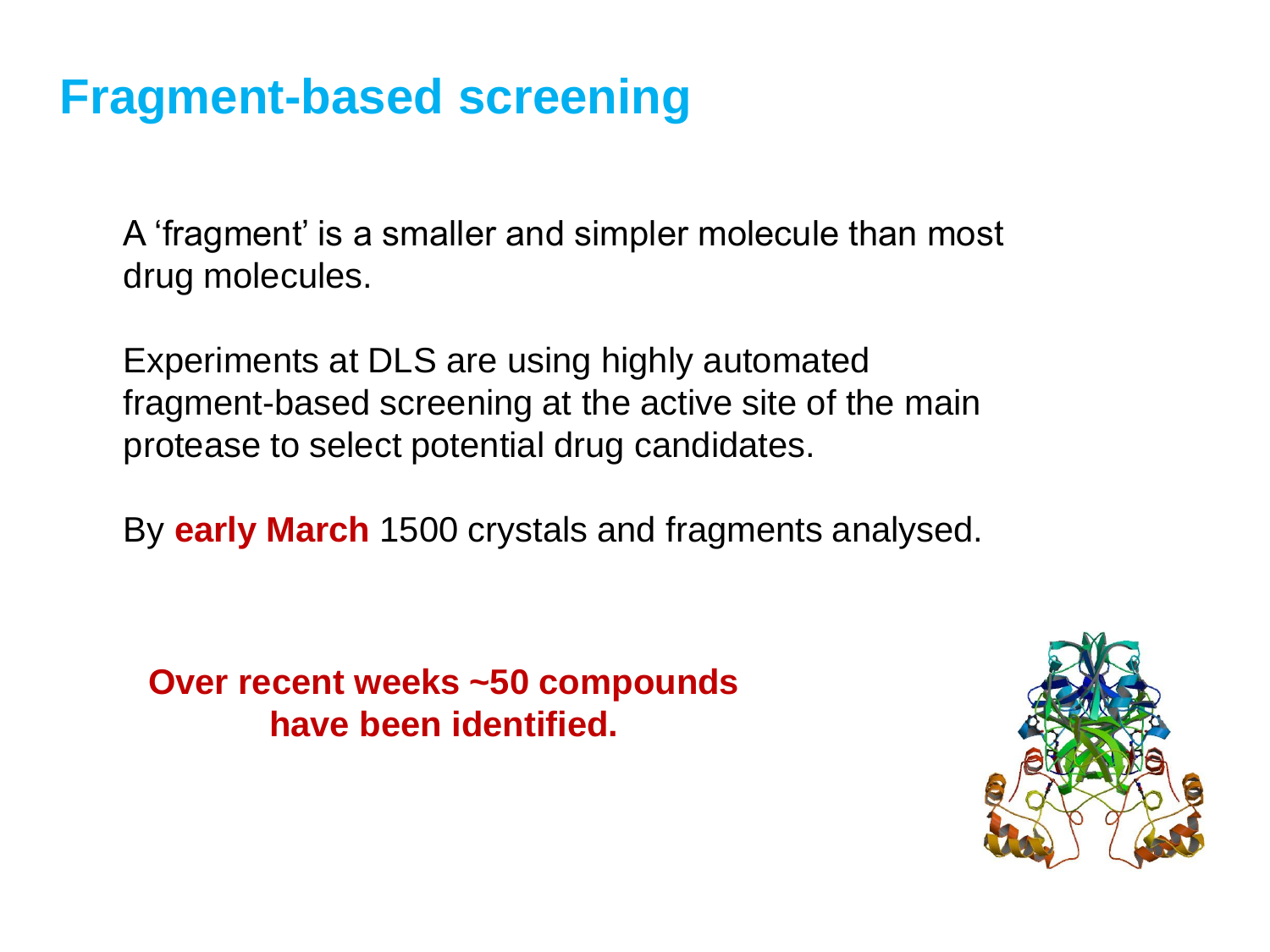

#### **Diamond Light Source: Suspension of Operations except for COVID-19 work** Given the rapid spread of the COVID-19 virus Diamond Light Source has decided to suspend user operations from our facilities until 31st May. A further extension of that period might become necessary, and we will keep users informed during the coming weeks.

SR sources **globally** are encouraging rapid access applications for COVID-19 work.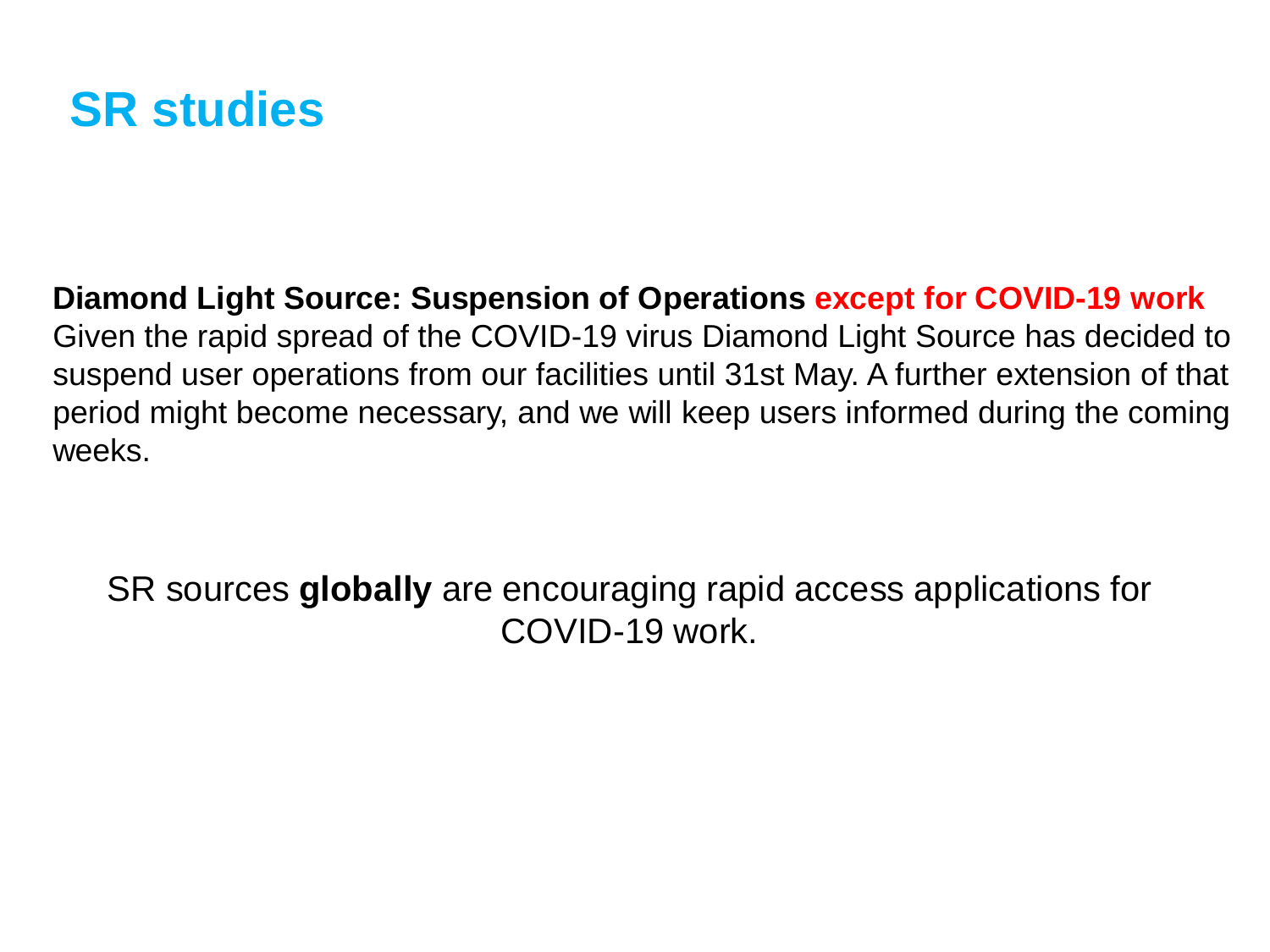### **In parallel**

Collection of licenced drugs with potential antiviral activity identified and the info made available publicly

- Clinical trials underway
- First results due soon
- These are re-purposed compounds and tailor-made molecules will take longer

# **SO WATCH THIS SPACE**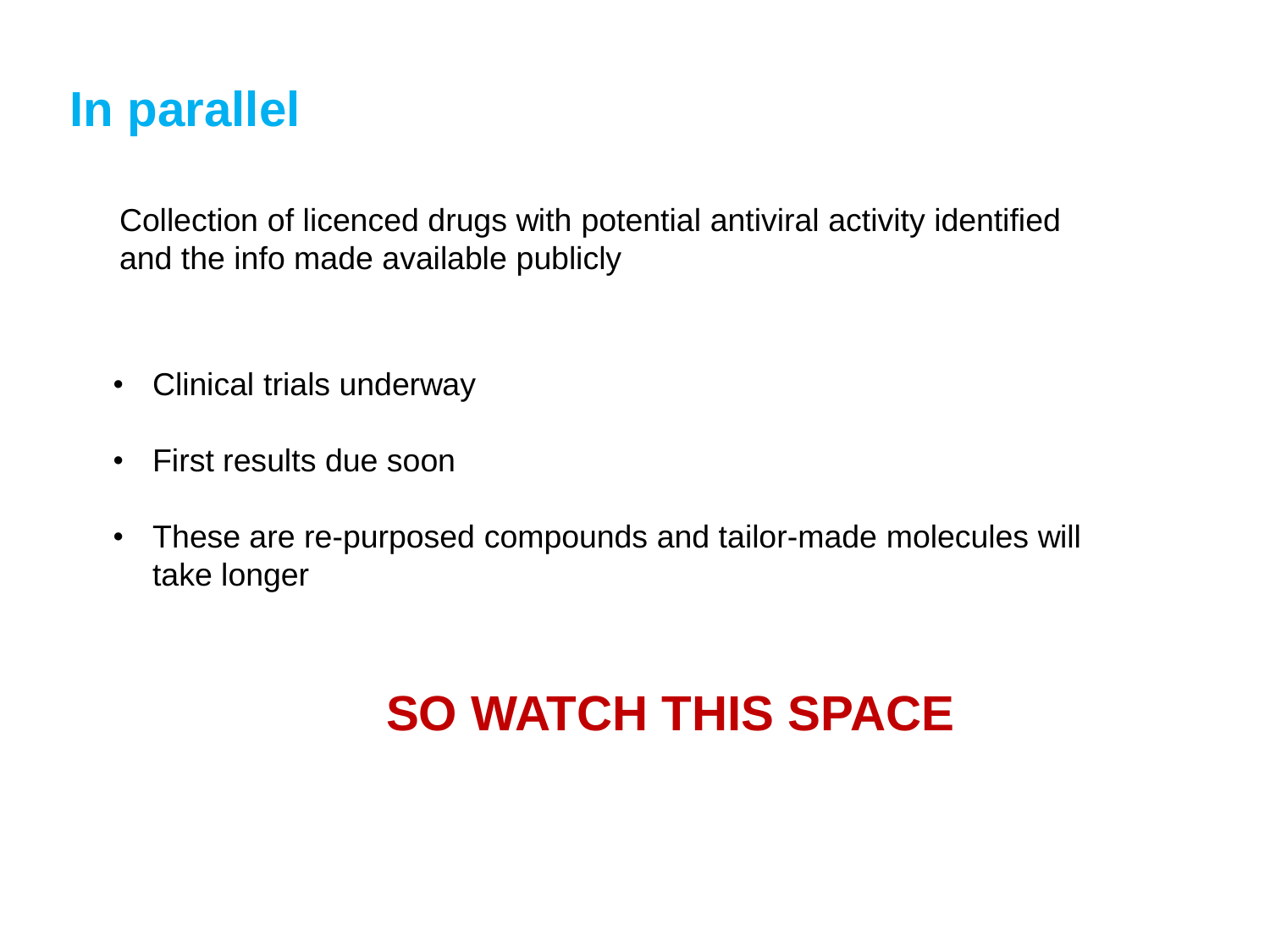# **Many thanks for listening in …**